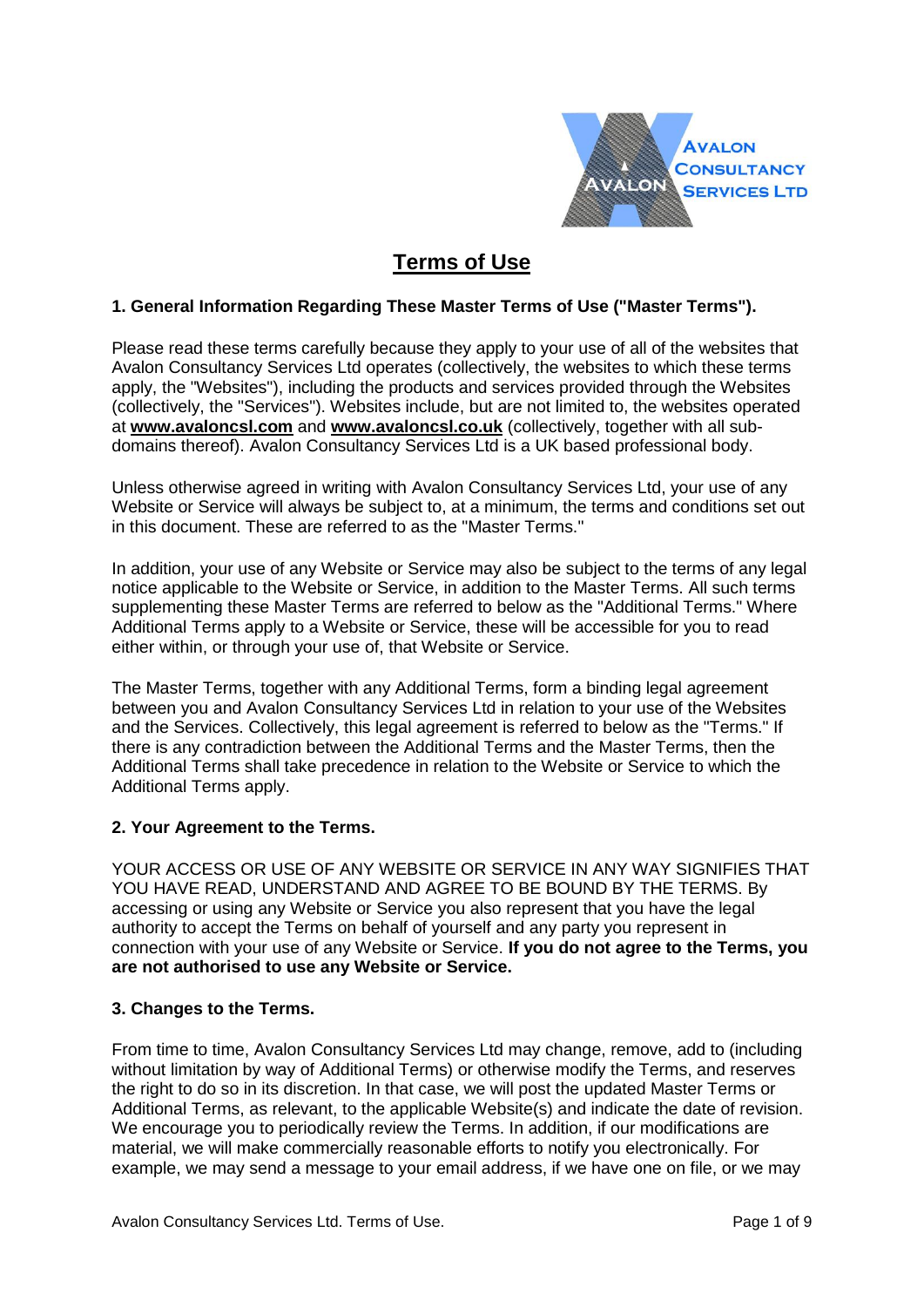display a notice on the Websites indicating that the Terms have changed. All new and/or amended Terms take effect immediately; provided, however, that if deemed material by Avalon Consultancy Services Ltd it its sole discretion, such new and/or additional material terms will be marked as such and will take effect 30 days after they are posted on the applicable Website. Notwithstanding the foregoing, (i) no modification to the Terms will apply to any dispute between you and Avalon Consultancy Services Ltd that arose prior to the effective date of any modification and (ii) if you do not agree with any modification to the Terms, you may terminate this agreement by ceasing use of the Websites and Services. Your continued use of any Website or Service after new and/or revised Terms are effective indicate that you have read, understood and agreed to those Terms.

## **4. Provision of the Websites and Services Generally.**

Avalon Consultancy Services Ltd makes the Websites and Services available to you on the Terms. You may only use the Websites and Services in accordance with these Master Terms and any applicable Additional Terms. In particular but without limitation, you may not use the Websites and Services for any purpose that is unlawful or prohibited by these Master Terms, any applicable Additional Terms, or any other conditions or notices that are made available on any Website or Service.

## **5. Location of the Websites and Services.**

The Websites and Services are controlled and offered by Avalon Consultancy Services Ltd from its facilities in the UK. Avalon Consultancy Services Ltd makes no representations that the Websites or Services are appropriate or available for use in other locations. If you are accessing or using any Website or Service from other jurisdictions, you do so at your own risk and you are responsible for compliance with local law. Notwithstanding the foregoing, the Websites may contain or provide links to Content (defined in Section 8, below) hosted on websites located outside of the UK.

## **6. User Conduct.**

Users agree not to use the Websites or Services to:

1. Post, use or transmit Content that you do not have the right to post or use, for example, under intellectual property, confidentiality, privacy or other applicable laws;

2. Post, use or transmit unsolicited or unauthorised Content, including advertising or promotional materials, "junk mail," "spam," "chain letters," "pyramid schemes," or any other form of unsolicited or unwelcome solicitation or advertising;

3. Post, use or transmit Content that contains software viruses or any other computer code, files or programs designed to interrupt, destroy or limit the functionality of any computer software or hardware or telecommunications equipment or otherwise interfere with or disrupt the Websites or Services or servers or networks connected to the Websites or Services, or that disobeys any requirements, procedures, policies or regulations of networks connected to the Websites or Services;

4. Post or transmit Content that is harmful, offensive, obscene, abusive, invasive of privacy, defamatory, hateful or otherwise discriminatory, false and misleading, incites an illegal act, or is otherwise in breach of your obligations to any person or contrary to any applicable laws and regulations;

5. Intimidate or harass another;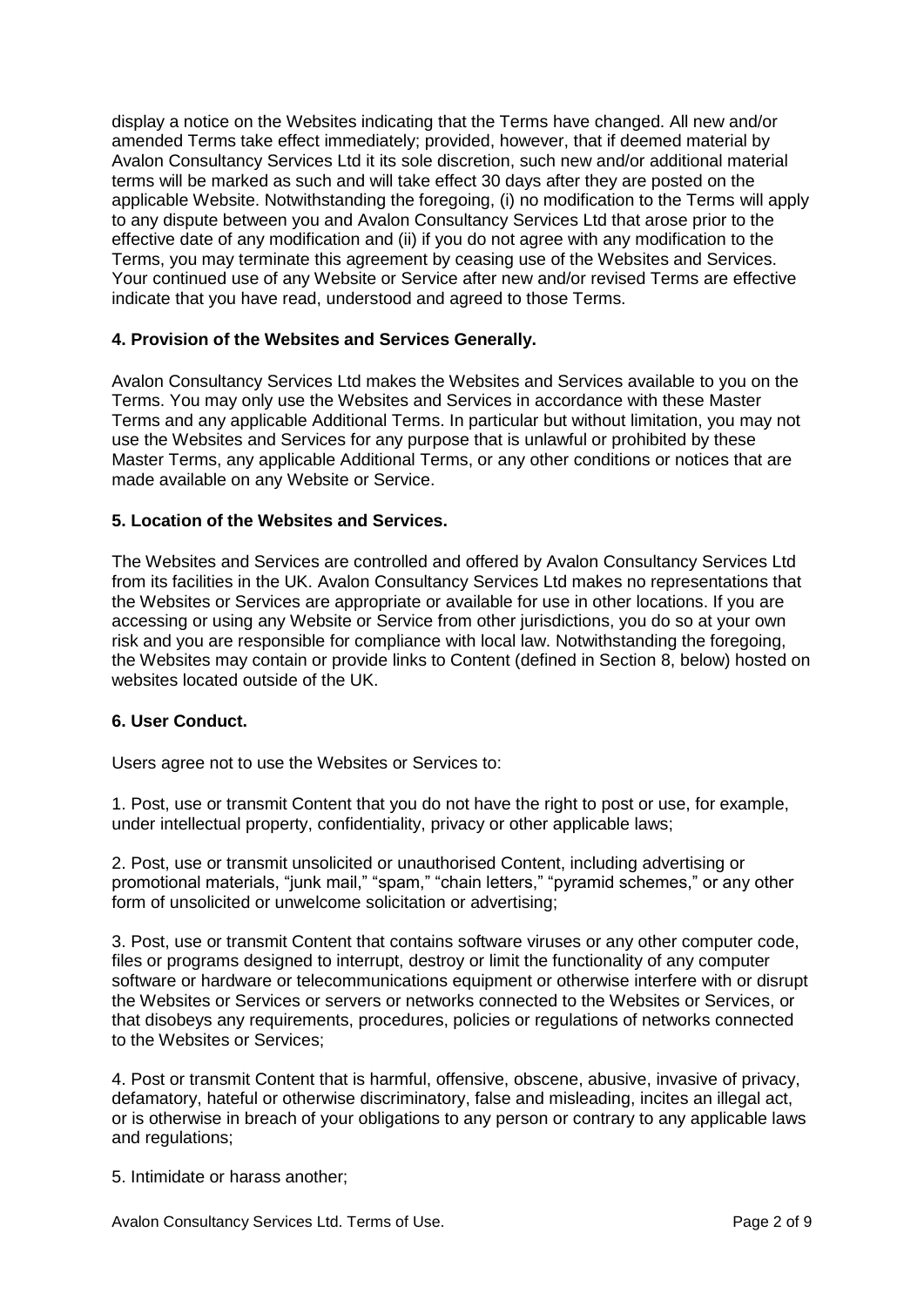6. Use or attempt to use another's account, service, or personal information;

7. Remove, circumvent, disable, damage or otherwise interfere with any security-related features that enforce limitations on the use of the Websites or Services;

8. Attempt to gain unauthorized access to the Websites or Services, other accounts, computer systems or networks connected to the Websites or Services, through hacking password mining or any other means or interfere or attempt to interfere with the proper working of the Websites or Services or any activities conducted through the Websites or Services;

9. Use any means to bypass or ignore robot.txt, or other measures we use to restrict access or use of the Websites or Services;

10. Impersonate another person or entity, or falsely state or otherwise misrepresent your affiliation with a person or entity; or

11. Post or transmit any personally identifiable information about persons under 13 years of age.

In addition, you may not (and may not authorize another party to): (i) frame or otherwise cobrand the Websites or Services (for example, by displaying a name, logo, trademark or other means of attribution of a third party that is reasonably likely to give the user the impression that that third party has the right to display, publish or distribute the Website or Service); or, (ii) use any Website or Service in any manner that could disable, overburden, damage or impair such Website or Service, or interfere with any other party's use and enjoyment of any Website or Service.

## **7. Terms Relating to Content on the Websites and Services.**

7.1. Responsibility for Content.

You understand that all material, data and information, such as data files, written text, computer software, music, audio files or other sounds, photographs, videos or other images (collectively, "Content") which you may have access to as part of, or through your use of, the Websites and Services are the sole responsibility of the person from which such Content originated. This includes assertions that persons may make, expressly or impliedly, about the provenance and ownership of Content that they supply, upload, list and/or link to. You acknowledge that Avalon Consultancy Services Ltd does not make any representations or warranties about the Content, including without limitation, about the accuracy, integrity or quality of the Content made available at the instigation of users of the Websites and Services. You understand that by using the Websites and Services, you may be exposed to Content that is offensive, indecent or objectionable. Under no circumstances is Avalon Consultancy Services Ltd liable in any way for any Content, including, but not limited to: any infringing Content, any errors or omissions in Content, or for any loss or damage of any kind incurred as a result of the use of any Content posted, transmitted to, linked to or otherwise accessible or made available via the Websites and Services.

7.2. Licenses Associated With Content on the Websites and Services.

7.2.1. Your Content: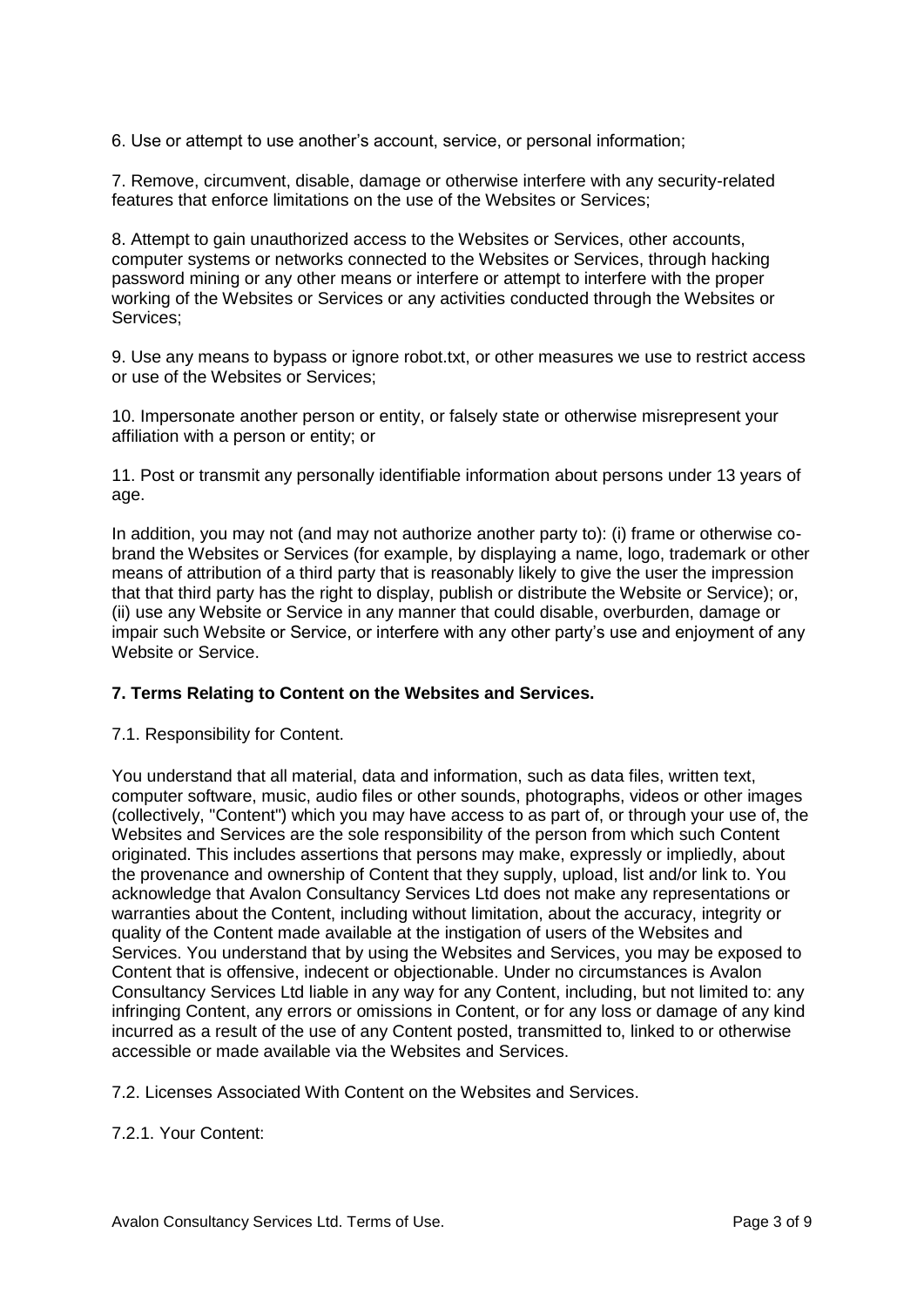You retain the copyright in your Content that you provide on the Websites or in connection with the Services. You hereby agree that all Content you voluntarily provide to Avalon Consultancy Services Ltd on or through any Website or Service is licensed under a Creative Commons Attribution 3.0 license, is not copyrightable, or is in the public domain. When you post your Content, you designate Avalon Consultancy Services Ltd as the "Attribution Party" for the purposes of the Attribution 3.0 license, as defined therein, and grant permission for the relevant Website URI to be associated with your Content for purposes of that license. **If Content you provide is protected by copyright, then if it is not licensed under an Avalon Consultancy Services Ltd Attribution 3.0 license, you must not provide it to Avalon Consultancy Services Ltd.**

#### 7.2.2. Third Party Content:

Third Party Content and Third Party Websites (as defined in Section 9, below) that Avalon Consultancy Services Ltd links to or embeds in the Websites or that are provided through the Services, including but not limited to blogs and news feeds, are subject to the license terms accompanying such Content. For Third Party Content and Third Party Websites that Avalon Consultancy Services Ltd supplies, as a courtesy Avalon Consultancy Services Ltd will take reasonable steps to clearly mark any such Third Party Content or Third Party Websites that are not licensed under an Avalon Consultancy Services Ltd Attribution 3.0 license; **provided, however, that Avalon Consultancy Services Ltd cannot and does not make any guarantee or warranty whatsoever about the license terms of Third Party Content or Third Party Websites and provides all such information AS-IS.** We encourage you to always verify the license of any such Content before use.

#### 7.3. Content You Provide.

You may only submit Content to the Websites or in connection with the Services that you have the right to submit. This means that you can only submit Content that you yourself create, that is in the public domain or that you have been expressly granted the right to submit consistent with the Terms. For the avoidance of doubt, Content that infringes the rights of any third party (e.g., Content used without express permission of the copyright owner and not otherwise permitted by law) must not be submitted. **You represent, warrant and agree that no Content of any kind submitted, posted or otherwise shared by you on or through any of the Websites or Services, violates or infringes upon the rights of any third party, including copyright, trademark, privacy, publicity or other personal or proprietary rights, or contains libelous, defamatory or otherwise unlawful material. Further, you represent, warrant and agree not to submit any personally identifiable information, including any Content containing personally identifiable information, about any person who is under 13 years of age.** Avalon Consultancy Services Ltd may, but is not obligated to, review your submissions and may delete or remove (without notice) any Content in its sole discretion that Avalon Consultancy Services Ltd determines violates the Terms or that may be offensive, illegal, or that might violate the rights, harm or threaten the safety of others. Avalon Consultancy Services Ltd does not endorse or support any Content posted by you or any other third party on or through the Websites or Services. You alone are responsible for creating backup copies and replacing any Content you post on the Websites or Services, and you authorise Avalon Consultancy Services Ltd to make copies of your Content as we deem necessary in order to facilitate the posting of your Content on the Websites or Services. You may request the removal of your Content from the Websites or Services at any time, and Avalon Consultancy Services Ltd will take reasonable steps to promptly remove such Content; provided, however, that Avalon Consultancy Services Ltd can remove any such Content only from its Websites and cannot remove Content from email archives, wiki history pages and similar community forums where you may post content, or others' computers, such as Content you may have sent to others in an email posted to an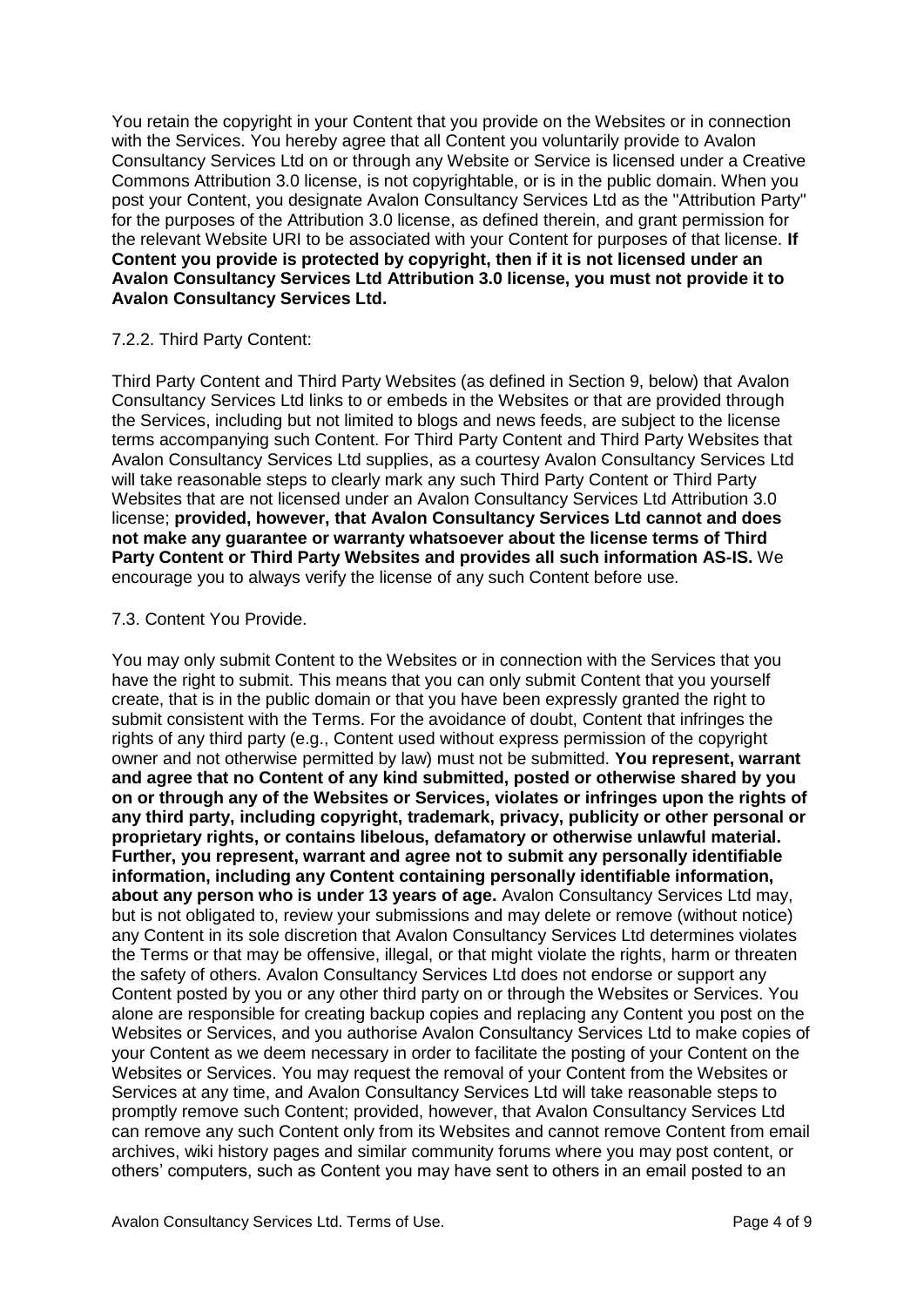Avalon Consultancy Services Ltd email list. If you choose to remove your Content, the Avalon Consultancy Services Ltd license you granted when submitting such Content (see subparagraph (b)(ii), above) will remain in full force and effect in accordance with its terms.

7.4. Use of Content on the Website or Services.

You may use the Content you find on the Websites or Services in accordance with the terms of the license applicable to that Content. For the avoidance of doubt, you must attribute all Content (except public domain Content) in the manner specified by the author or licensor (including attribution to any designated Attribution Party) and in accordance with the terms of such license and you must not remove or alter any copyright, trademark, name or other notice or legend that appears in connection with the Content. You represent and warrant to Avalon Consultancy Services Ltd that you will use any and all Content on our Websites or Services in accordance with the applicable license. You should be sure to review the terms of that license before you use the Content to which it applies so that you know what you can and cannot do. By using the Websites or Services, you agree that you are solely responsible for your use of any and all Content made available thereon. You agree that you must evaluate, and bear all risks associated with, the use of any Content, including any reliance on the provenance, ownership, accuracy, completeness, or reliability of such Content. In this regard, you acknowledge that you may not rely on any Content made available on the Websites or Services without your own independent evaluation of that Content. **Avalon Consultancy Services Ltd does not guarantee that Content made available on the Websites or Services does not infringe the rights of any third party.**

## **8. Third Party Websites and Content; Links.**

The Websites or Services may contain links to websites not controlled by Avalon Consultancy Services Ltd ("Third Party Websites"), as well as Content belonging to or originating from persons or organizations other than Avalon Consultancy Services Ltd ("Third Party Content"). You acknowledge that Avalon Consultancy Services Ltd is not responsible or liable for any Third Party Websites or any Third Party Content, information or products made available at any Third Party Website, regardless of whether Third Party Websites provide the option for users to apply Avalon Consultancy Services Ltd licenses to Content hosted on those sites, or whether any Third Party Website or Third Party Content bears a Avalon Consultancy Services Ltd license. You further acknowledge that Avalon Consultancy Services Ltd (a) is not responsible or liable for any Third Party Websites or any Third Party Content, information or products made available at any Third Party Website; (b) has not reviewed any Third Party Websites or Third Party Content for accuracy, appropriateness, completeness or non infringement; (c) has not sponsored or otherwise endorsed Third Party Websites or Third Party Content; and (d) makes no representations or warranties whatsoever about any Third Party Websites or Third Party Content.

## **9. Participating in Our Community: Registered Users.**

Registering for an account on any of the Websites, including but not limited to the **[www.avaloncsl.com](file:///C:/Users/fsmith/AppData/Local/Microsoft/Windows/Temporary%20Internet%20Files/Content.Outlook/I2GYSW0F/replaceclientdomain1)** is void where prohibited. Only persons who are over the age of majority in their jurisdiction (which typically is 18, but may be different in your jurisdiction) and fully competent to enter into the terms, conditions, obligations, affirmations, representations and warranties set forth in the Terms and to abide by and comply with the Terms may register for an account and use the related Services; provided, however, that if you are under the age of majority in your jurisdiction but over 13 years of age, you may join with the express permission of your parent or legal guardian. Any registration by, use of or access to the Services provided to Registered Users (defined below) by anyone (1) under the age of 13 or (2) under the age of majority in their jurisdiction but without parental or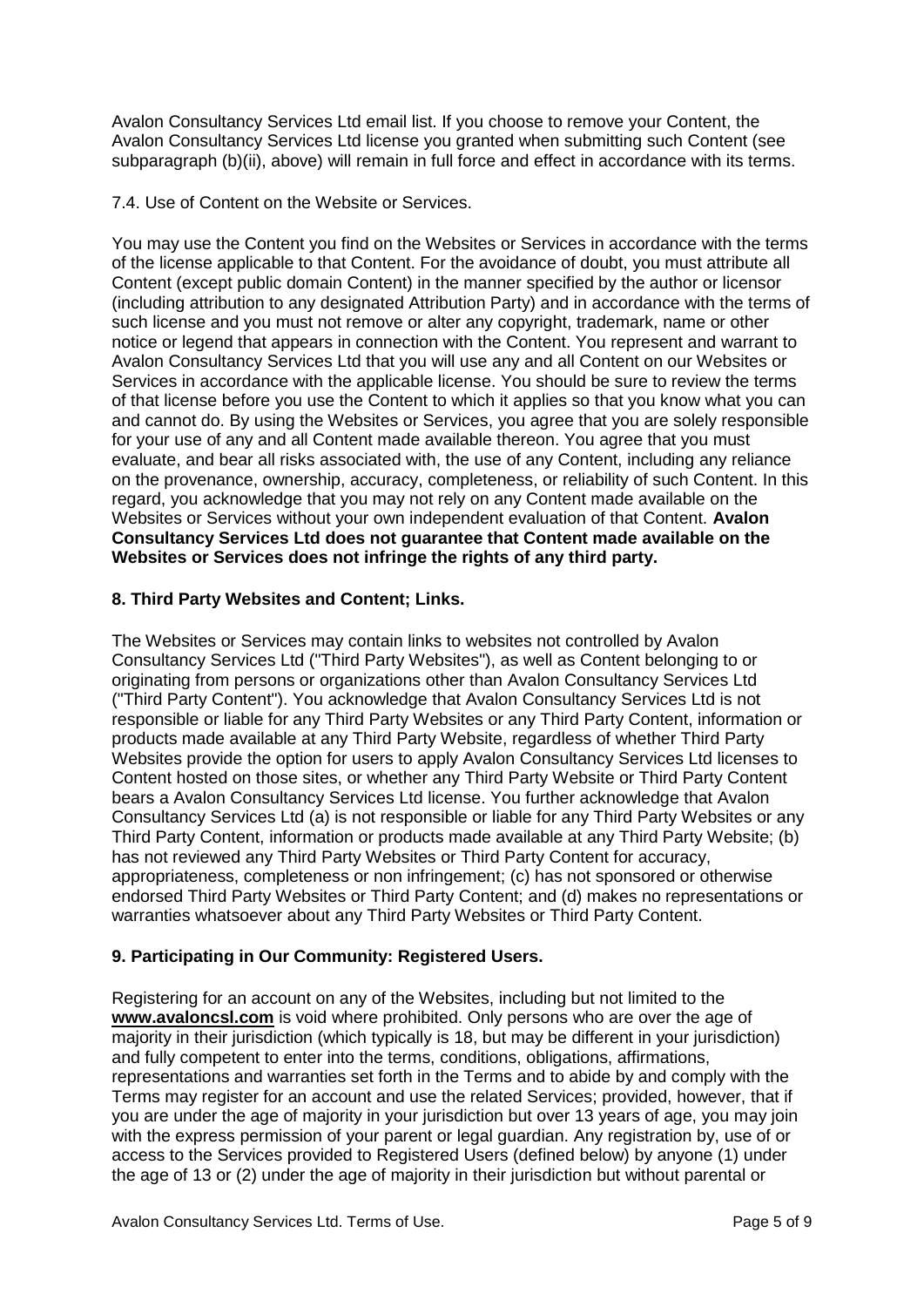guardian permission, is unauthorized, unlicensed and a violation of these Master Terms. By registering for an account on any of the Websites or using the related Services, **you represent and warrant that you (1) are the age of majority in your jurisdiction or, (2) are over the age of 13 and have the express permission of a legal guardian to become a Registered User and use Services made available to Registered Users**, and you further agree to abide by all of the terms and conditions of these Master Terms and any applicable Additional Terms.

Services offered to Registered Users are provided subject to these Master Terms and any Additional Terms specified on the relevant Website. Avalon Consultancy Services Ltd reserves the right to modify or discontinue the accounts of Registered Users and related Services at any time. Avalon Consultancy Services Ltd disclaims any and all liability to Registered Users and third parties in the event Avalon Consultancy Services Ltd exercises its right to modify or discontinue user accounts or related Services.

#### **Registration; Security.**

You agree to (a) provide accurate, current and complete information about you, if and as may be prompted by the registration process on the any of the Websites, (b) maintain the security of your password(s) and identification, (c) maintain and promptly update your registration information and any other information you provide to Avalon Consultancy Services Ltd, and to keep it accurate and complete to, among other things, allow us to contact you, and (d) be fully responsible for all use of your account and for any actions that take place using your account. It is your responsibility to ensure that Avalon Consultancy Services Ltd has up-to-date contact information for you. You may not set up an account or membership on behalf of another individual or entity unless you are authorised to do so.

#### **No Membership in Avalon Consultancy Services Ltd.**

As used in these Master Terms, "Registered User" means a person who has registered and obtained an account on one of our Websites. Becoming a Registered User or using any of the related Websites or Services does not and shall not be deemed to make you a member, shareholder or affiliate of Avalon Consultancy Services Ltd for any purposes whatsoever.

## **Termination; Termination and Inactivation of User Accounts.**

Your participation as a Registered User and use the related Services terminates automatically upon your breach of any of these Master Terms or applicable Additional Terms.

In addition, Avalon Consultancy Services Ltd may, at any time: (a) modify, suspend or terminate the operation of or access to your user account for any reason; (b) modify or change such Websites and Services and any applicable Terms and policies governing your user account and related Websites and Services for any reason; and (c) interrupt user accounts and related Websites and Services for any reason, all as Avalon Consultancy Services Ltd deems appropriate in its discretion. Your access to your account, and use of the related Websites and Services may be terminated by you or by Avalon Consultancy Services Ltd at any time and for any reason whatsoever, without notice.

In addition, Avalon Consultancy Services Ltd reserves the right to delete and purge any account and all Content associated therewith following any prolonged period of inactivity, all as may be determined by Avalon Consultancy Services Ltd in its complete discretion.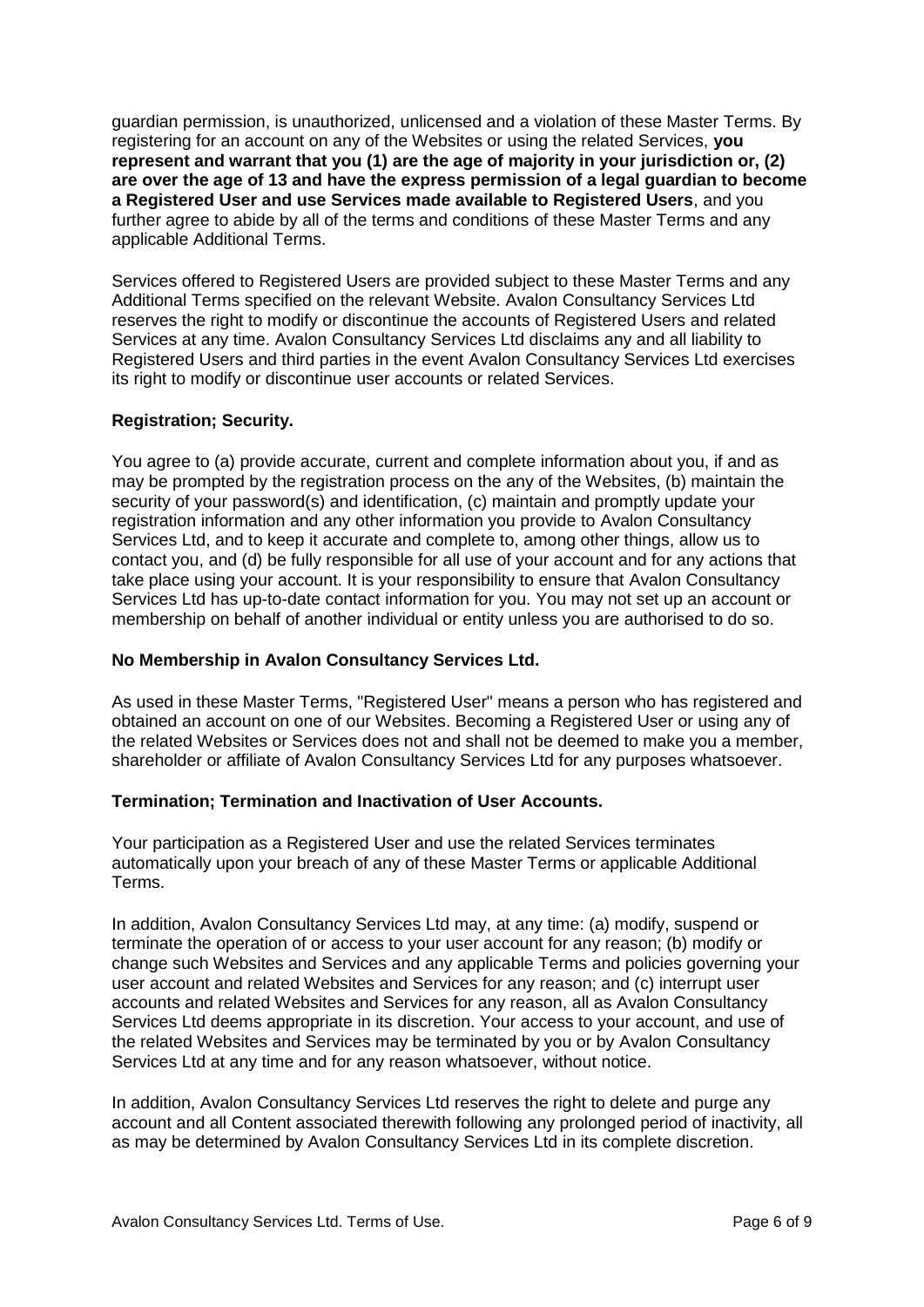## **10. DISCLAIMER OF WARRANTIES.**

TO THE FULLEST EXTENT PERMITTED BY THE APPLICABLE LAW, Avalon Consultancy Services Ltd OFFERS THE WEBSITES AND SERVICES AS-IS AND MAKES NO REPRESENTATIONS OR WARRANTIES OF ANY KIND CONCERNING THE WEBSITES OR SERVICES, EXPRESS, IMPLIED, STATUTORY OR OTHERWISE, INCLUDING, WITHOUT LIMITATION, WARRANTIES OF TITLE, MERCHANTIBILITY, FITNESS FOR A PARTICULAR PURPOSE, OR NONINFRINGEMENT. Avalon Consultancy Services Ltd DOES NOT WARRANT THAT THE FUNCTIONS OR CONTENT CONTAINED ON THE WEBSITE OR SERVICES WILL BE UNINTERRUPTED OR ERROR-FREE, THAT DEFECTS WILL BE CORRECTED, OR THAT Avalon Consultancy Services Ltd'S SERVERS ARE FREE OF VIRUSES OR OTHER HARMFUL COMPONENTS. Avalon Consultancy Services Ltd DOES NOT WARRANT OR MAKE ANY REPRESENTATION REGARDING USE OR THE RESULT OF USE OF THE CONTENT IN TERMS OF ACCURACY, RELIABILITY, OR OTHERWISE.

# **11. LIMITATION OF LIABILITY.**

EXCEPT TO THE EXTENT REQUIRED BY APPLICABLE LAW AND THEN ONLY TO THAT EXTENT, IN NO EVENT WILL Avalon Consultancy Services Ltd, ITS EMPLOYEES, OFFICERS, DIRECTORS, AFFILIATES OR AGENTS ("Avalon Consultancy Services Ltd PARTIES") BE LIABLE TO YOU ON ANY LEGAL THEORY FOR ANY INCIDENTAL, DIRECT, INDIRECT, PUNITIVE, ACTUAL, CONSEQUENTIAL, SPECIAL, EXEMPLARY OR OTHER DAMAGES, INCLUDING WITHOUT LIMITATION, LOSS OF REVENUE OR INCOME, LOST PROFITS, PAIN AND SUFFERING, EMOTIONAL DISTRESS, COST OF SUBSTITUTE GOODS OR SERVICES, OR SIMILAR DAMAGES SUFFERED OR INCURRED BY YOU OR ANY THIRD PARTY THAT ARISE IN CONNECTION WITH THE WEBSITES OR SERVICES (OR THE TERMINATION THEREOF FOR ANY REASON), EVEN IF Avalon Consultancy Services Ltd PARTIES HAVE BEEN ADVISED OF THE POSSIBILITY OF SUCH DAMAGES.

Avalon Consultancy Services Ltd PARTIES SHALL NOT BE RESPONSIBLE OR LIABLE WHATSOEVER IN ANY MANNER FOR ANY CONTENT POSTED ON THE WEBSITES OR SERVICES (INCLUDING CLAIMS OF INFRINGEMENT RELATING TO CONTENT POSTED ON THE WEBSITES OR SERVICES, FOR YOUR USE OF THE WEBSITES AND SERVICES, OR FOR THE CONDUCT OF THIRD PARTIES WHETHER ON THE WEBSITES, IN CONNECTION WITH THE SERVICES OR OTHERWISE RELATING TO THE WEBSITES OR SERVICES.

## **12. Indemnification for Breach of Terms of Use.**

You agree to indemnify and hold harmless Avalon Consultancy Services Ltd Parties (defined above) from and against any and all loss, expenses, damages, and costs, including without limitation reasonable attorney's fees, resulting, whether directly or indirectly, from your violation of the Terms. You also agree to indemnify and hold harmless Avalon Consultancy Services Ltd Parties from and against any and all claims brought by third parties arising out of your use of any of the Websites or Services and the Content you make available via any of the Websites or Services by any means, including without limitation through a posting, a link, reference to Content, or otherwise.

## **13. Privacy Policy.**

Avalon Consultancy Services Ltd is committed to handling responsibly the information and data we collect through our Websites and Services and agrees to use your personal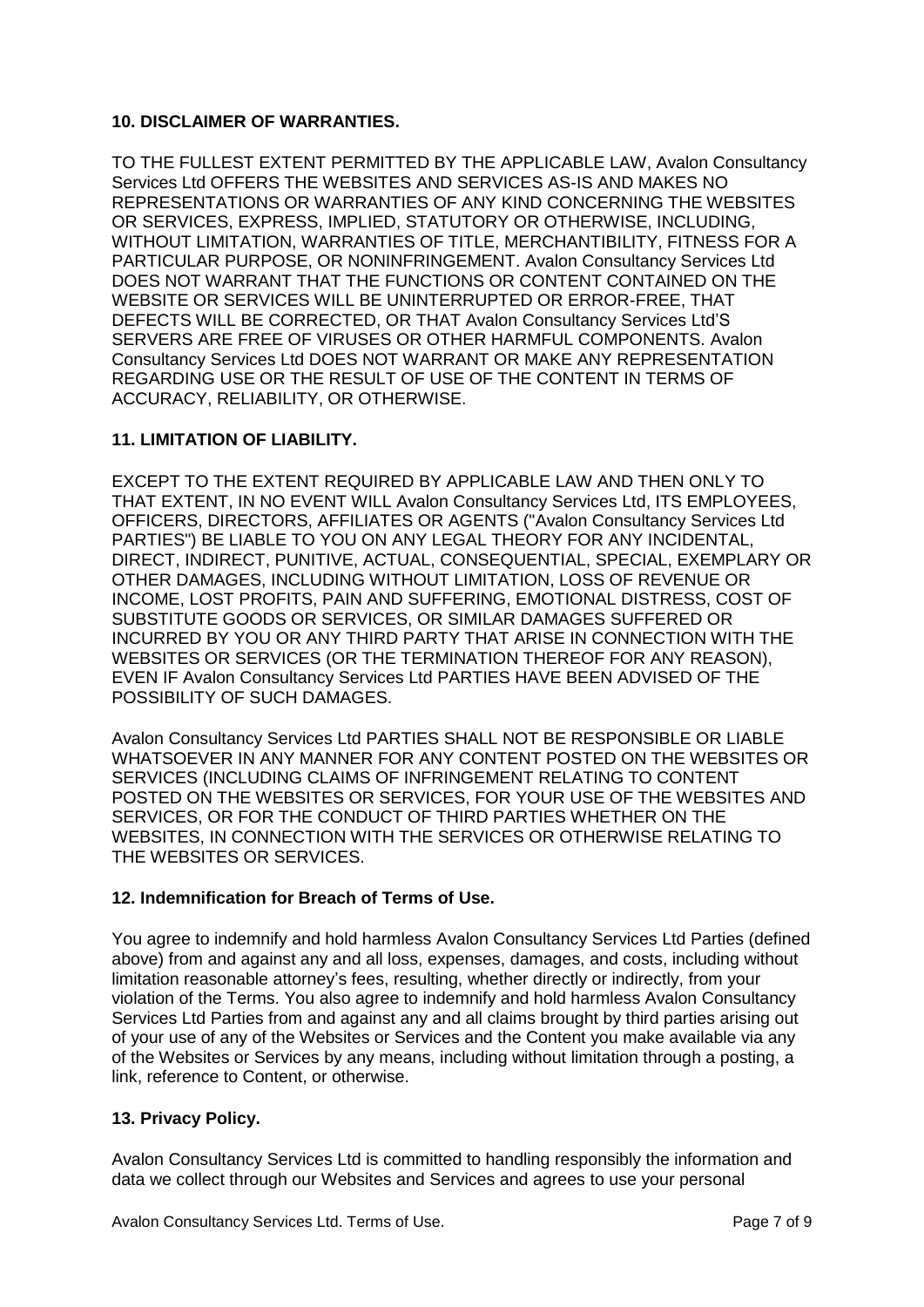information in accordance with the Privacy Policy and the Terms. The **[Privacy Policy](http://aerosociety.com/pages/Privacy-Policy)** is hereby incorporated by reference into these Master Terms.

### **14. Trademarks.**

The Websites and Services may contain trademarks, service marks, logos and other names that are the property of Avalon Consultancy Services Ltd or such other party as indicated with respect to that name or icon. In the case of Avalon Consultancy Services Ltd' trademarks, logos and icons, these may only be used with the explicit permission of Avalon Consultancy Services Ltd.

#### **15. Copyright Complaints; DMCA Compliance.**

Avalon Consultancy Services Ltd respects the intellectual property rights of others, and we prohibit users of our Websites and Services from submitting, uploading, posting or otherwise transmitting any materials that violate another person's intellectual property rights.

Additionally, it is our policy to terminate usage rights and any applicable user accounts of users we determine to be "repeat infringers" of others' copyrights.

Content hosted on Third Party Websites is the responsibility of those Websites, and not of Avalon Consultancy Services Ltd, regardless of whether the Content bears a Creative Commons license. If you are the copyright owner of Content hosted on a Third Party Website, and you have not authorized the use of your Content, please contact the administrator of the hosting Website directly to have the Content removed.

#### **16. Termination of this Agreement.**

These Master Terms and any Additional Terms will continue to apply until terminated by either you or Avalon Consultancy Services Ltd as set out below. Your right to access and use the Websites and Services terminates automatically upon your breach of any of these Master Terms or Additional Terms that may apply to any of the Websites or Services.

Avalon Consultancy Services Ltd may, at any time: (a) modify, suspend or terminate the operation of or access to any of the Websites or Services, or any portion of the Websites or Services, for any reason; (b) modify or change the Websites or Services, or any portion of the Websites or Services, and any Master Terms, Additional Terms and other policies governing the use of the Websites or Services, for any reason; (c) interrupt the operation of the Websites or Services, or any portion of the Websites or Services, for any reason, all as Avalon Consultancy Services Ltd deems appropriate in its sole discretion.

Your access to, and use of, the Websites or Services may be terminated by you or by Avalon Consultancy Services Ltd at any time and for any reason. Avalon Consultancy Services Ltd will use reasonable efforts to notify you in advance about any material modification, suspension or termination by Avalon Consultancy Services Ltd that is not caused by your breach of the Terms.

The disclaimer of warranties, the limitation of liability and the jurisdiction and applicable law provisions shall survive any termination. The license grants mentioned herein shall continue in effect subject to the terms of the applicable license. Your warranties and indemnification obligations shall survive any termination for one year.